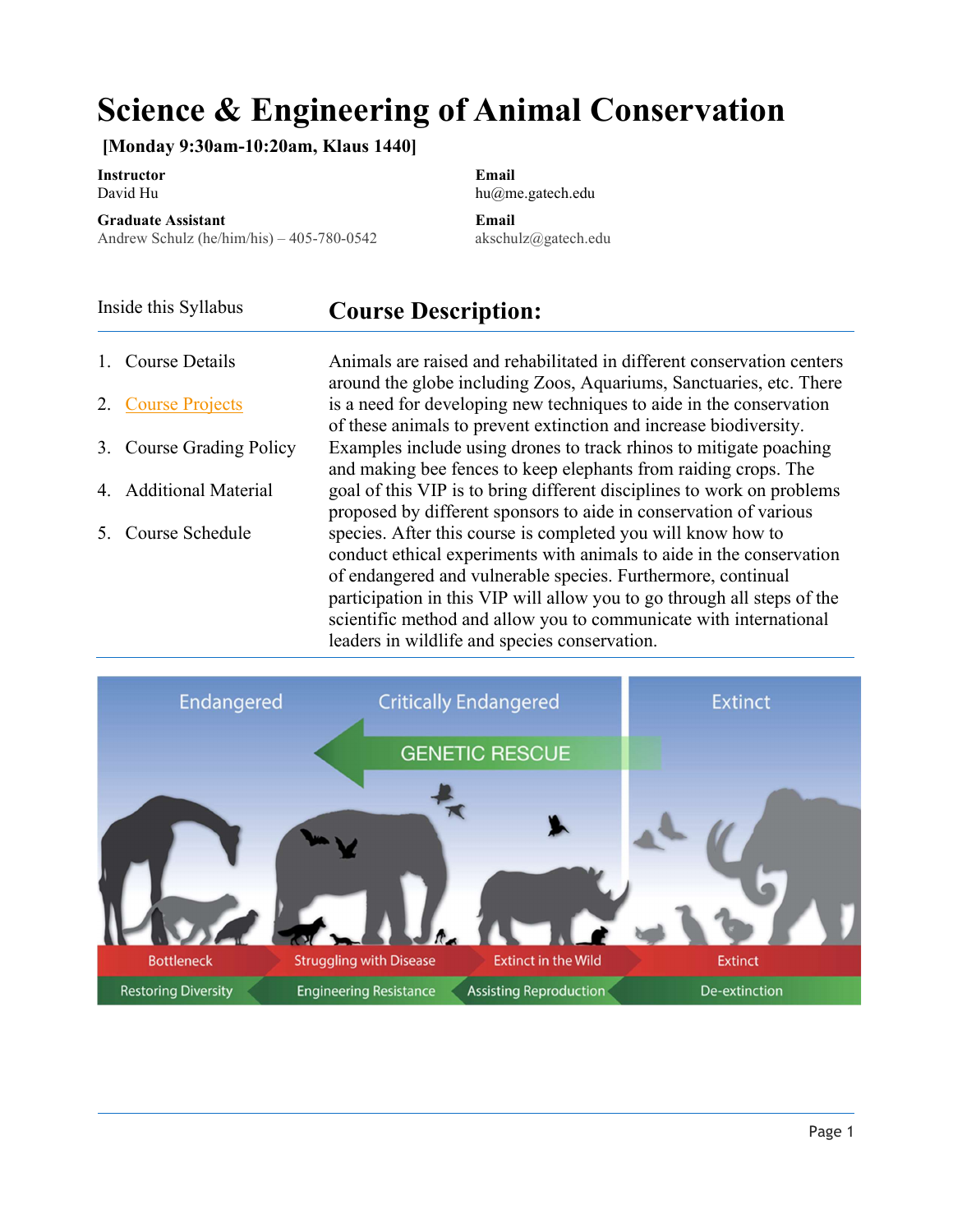# Course Details

Course Goals: Upon successful completion of this VIP, you will be able to:

- 1. Identify ways humans can aide in the conservation of species
	- a. Describe the North American Conservation Model & how it relates to your project
- 2. Design and conduct ethical experiments with various species
	- a. Identify different ethical research organizations in the area and review their missions (ex. Zoo Atlanta)
- 3. Effective recording of detailed Scientific methodology and project outcomes in a notebook
- 4. Review and Critique conservation related literature and media
- 5. Communicate with international leaders in species conservation

# Course Projects

This VIP has several ongoing and new projects with sponsors from around the world. For more information please view the VIP Course Project Slides.

# Course Expectations & Guidelines

While working on your projects in and outside of class it is expected you are attentive and that you will ask questions to guest speakers and/or your peers. For those students presenting or leading discussing in class it is expected that you listen to your peers and respect their wishes. To succeed in this course, I expect you to have developed an understanding of the species you are studying and the challenges that species is currently facing.

As a nature of the VIP there are several different majors working on the same project and it is encouraged for you to get outside of your major area and explore other ideas and possibilities on your research and in your journal presentation.

I expect you to be honest and fair to all your peers during the peer review process. The Graduate Assistant will be reviewing the peer evaluations and will be following up with students that are not meeting the course expectations.

# Attendance and/or Participation

Attendance and participation are required to succeed in the course. Attending and participating in your peers' journal presentations, guest speakers, etc. is required of those that do not have class conflicts. If you do have class conflicts these are not required. There will be midterm and final presentation days and it is expected that all members of the class will be in attendance for the presentations.

The class has a slack channel for general questions, and for different teams. We will also be hosting several guest speakers through the semester that are experts in conservation, ecology, science communication, exotic species veterinary care, and more. Please be respectful when guests join class and come prepared with questions.

If you will miss class for any reason, please let the graduate assistant know. It is understood that college is stressful and that their things that happen in life so if you are not able to let the graduate assistant know beforehand please let them know in a timely manner. All students in the course will be given one mental health day where no notification of missing class is necessary. The Graduate Assistant will do his best for all courses to recorded via Bluejeans on Canvas and posted at the end of class for those that must miss class for any reasons.

# Collaboration & Group Work

There are many different items in this classroom that are group oriented. I encourage and insist you work closely with your groups for your presentations and reports. It is also important to that each student should have an individual notebook and should not copy/cheat off their peers' notebooks. Each person's notebook will be unique to them. It is expected for group members to miss occasional out of class/in class meetings.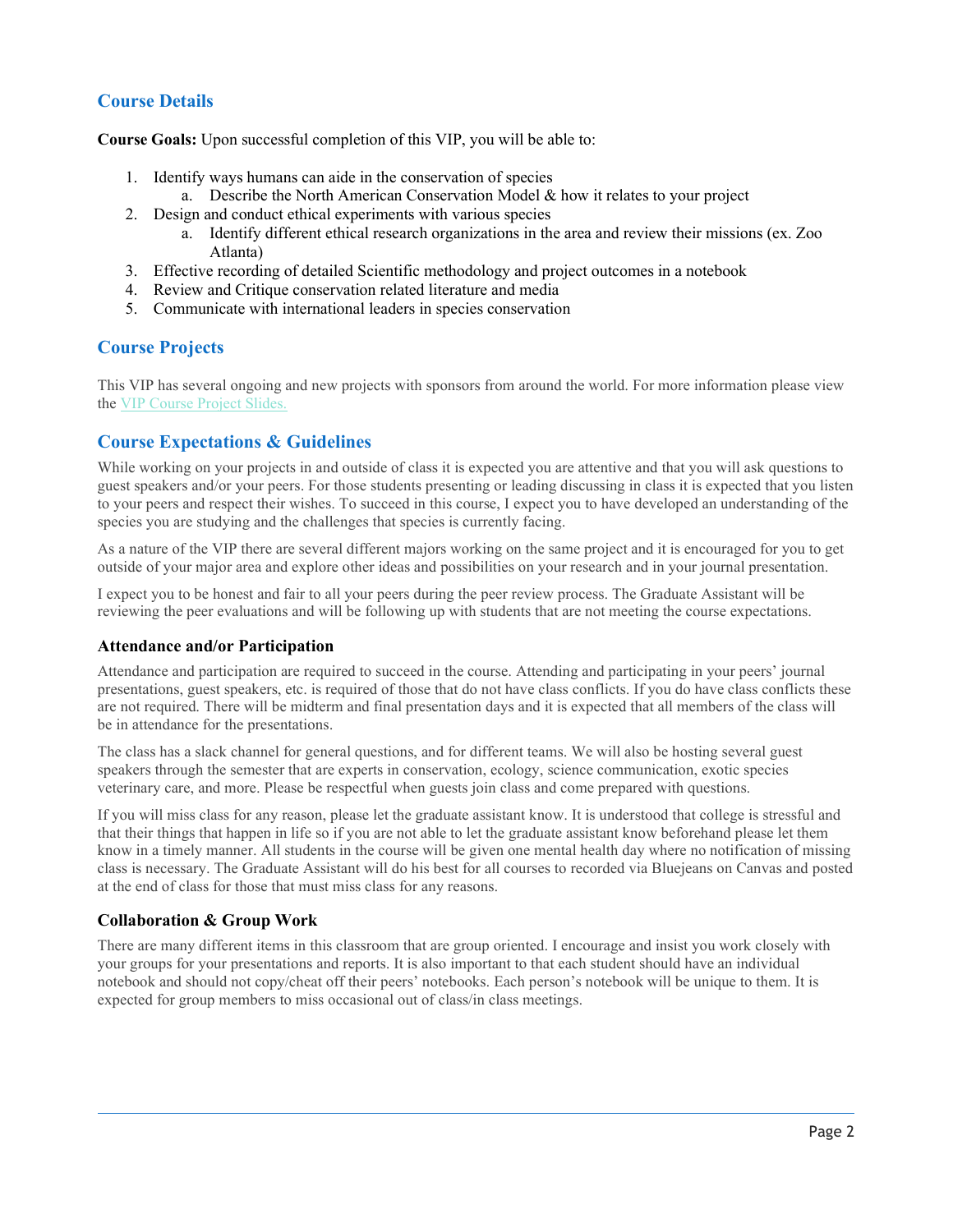# Extensions, Late Assignments, & Re-Scheduled/Missed Exams

Most of the assignments in this class are based on participation. If you forget to bring your notebook to class, then discuss with the Graduate Assistant to find a time to bring the notebook. If you miss the midterm or final presentation then a time will be set up for you to sit down share and present the information you worked on with the Graduate Assistant and/or Faculty mentor.

# Student Use of Mobile Devices in the Classroom

Cells phones can and should be used in the classroom for helping with research, messaging contacts, skyping missing group members, etc. During all presentations it is expected for you to be attentive to the presenters

# Course Requirements & Grading

A list of the different components of this VIP course are listed below. If you have further questions about the course requirements/grading

| Assignment                    | <b>Percent of Total Grade</b> |
|-------------------------------|-------------------------------|
| Participation in Journal Club | 20%                           |
| Midterm Presentation          | 10%                           |
| <b>Final Presentation</b>     | 10%                           |
|                               |                               |
| Notebook                      | 20%                           |
| Final Report                  | 10%                           |
| Peer Evaluations              | 10%                           |
| Extra Presentation            | Required to pass class*       |

\*The Extra Presentation is only required if you are enrolled in 2-credit hours and there are several ways over course of the semester to meet this requirement

#### Description of Graded Components

Rubrics for each of the following will be posted to the canvas page. You will also receive comments from the TA for each submitted assignment.

Journal Club: Each student presentation week listed in the Class Timeline section there will be a journal discussion of an article in that area. Each journal club will be run by a student in the course. A sign up will go out at the beginning of the course for students to sign up for specific weeks to run journal club. If you are running the journal club for that week you are expected to find an article that interests, you around the topic covered and share it with the rest of the class a week beforehand. If you are not running the journal club, you are expected to read the material beforehand and come with some discussion points on how the article could be written differently. For your journal club presentation, you will be assessed based on your presentation of the methods, hypothesis, and results and your preparation of visuals. There is a folder on the Canvas site with example presentations and some guides to help you read and interpret a scientific publication.

Presentations: Several weeks throughout the semester each team will be expected to give a 10-minute presentation on their progress for their project. Each team member is expected to contribute in terms of the work as well as the presentation slides. At the end of the presentation's questions will be asked by both the instructors and other peers.

Notebooks: The notebooks can be either done on an electronic format – word, latex, etc. or you can have a handwritten notebook. The notebook should follow the VIP guidelines listed here: https://www.vip.gatech.edu/vip-notebooks. If you would like to see an example e-notebook, there is one in the files section on canvas. You will turn the notebook in midsemester and the TA will give comments for you to improve on as well as a temporary grade. This grade can be improved by making the listed changes.

Final Report: The final report will serve as a helpful document for the team continuing the project next semester. This report should essentially be your final presentation slide with descriptions in a word documented form that is well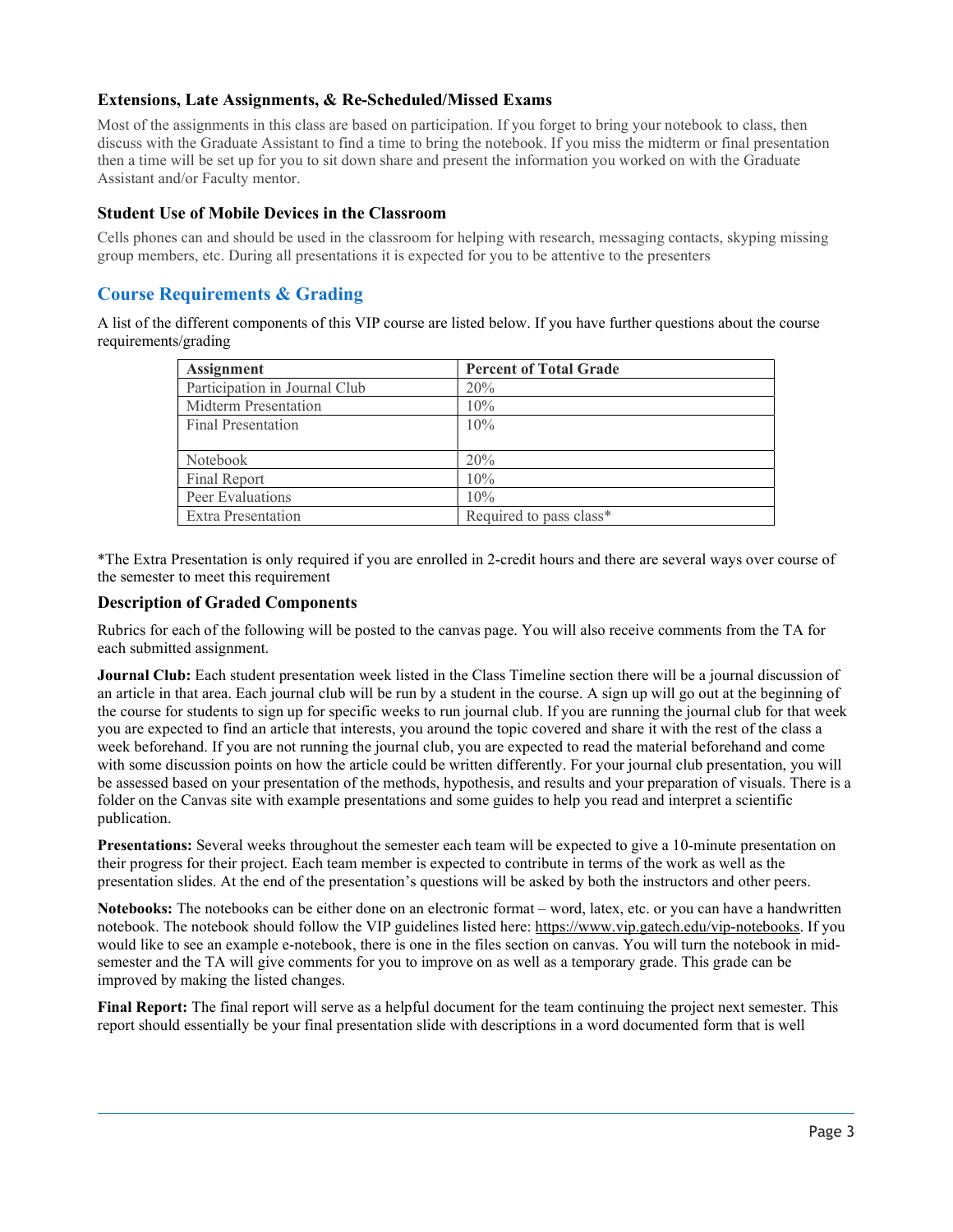documented. This will assist with the following teams in understanding what the project is and how to continue the project. There are examples of final reports in the files portion of Canvas.

# Grading Scale

Your final grade will be assigned as a letter grade according to the following scale:

 $A - Excellent$  90-100%  $B - Good$  80-89% C - Satisfactory 70-79% D - Passing  $60-69\%$  $F$  - Failure  $0-59\%$ 

At Georgia Tech, grades are awarded on a scaled of A-F with no +/- grades permitted. Many of the grades in this course are based off your participation in the class and participating in the group meetings outside of class.

# Additional Course Material

# Student-Faculty Expectations Agreement

At Georgia Tech we believe that it is important to strive for an atmosphere of mutual respect, acknowledgement, and responsibility between faculty members and the student body. See http://www.catalog.gatech.edu/rules/22/ for an articulation of some basic expectation that you can have of me and that I have of you. In the end, simple respect for knowledge, hard work, and cordial interactions will help build the environment we seek. Therefore, I encourage you to remain committed to the ideals of Georgia Tech while in this class.

# Statement of Inclusivity:

As a member of the Georgia Tech community, I am committed to creating a learning environment in which all my students feel safe and included. Because we are individuals with varying needs, I am reliant on your feedback to achieve this goal. To that end, I invite you to enter into dialogue with me about the things I can stop, start, and continue doing to make my classroom an environment in which every student feels valued and can engage actively in our learning community. It is important that this classroom and office hours/meetings are a Safe Space for those in the LGBTQIA+ Community.



# Statement on Student Wellness:

Take care of yourself. Do your best to maintain a healthy lifestyle this semester by eating well, exercising, getting enough sleep, and taking some time to relax. This will help you achieve your goals and cope with stress. I (Andrew Schulz) try and maintain my wellness by cooking with friends, going to Hapkido classes at the CRC, and meeting with my therapist.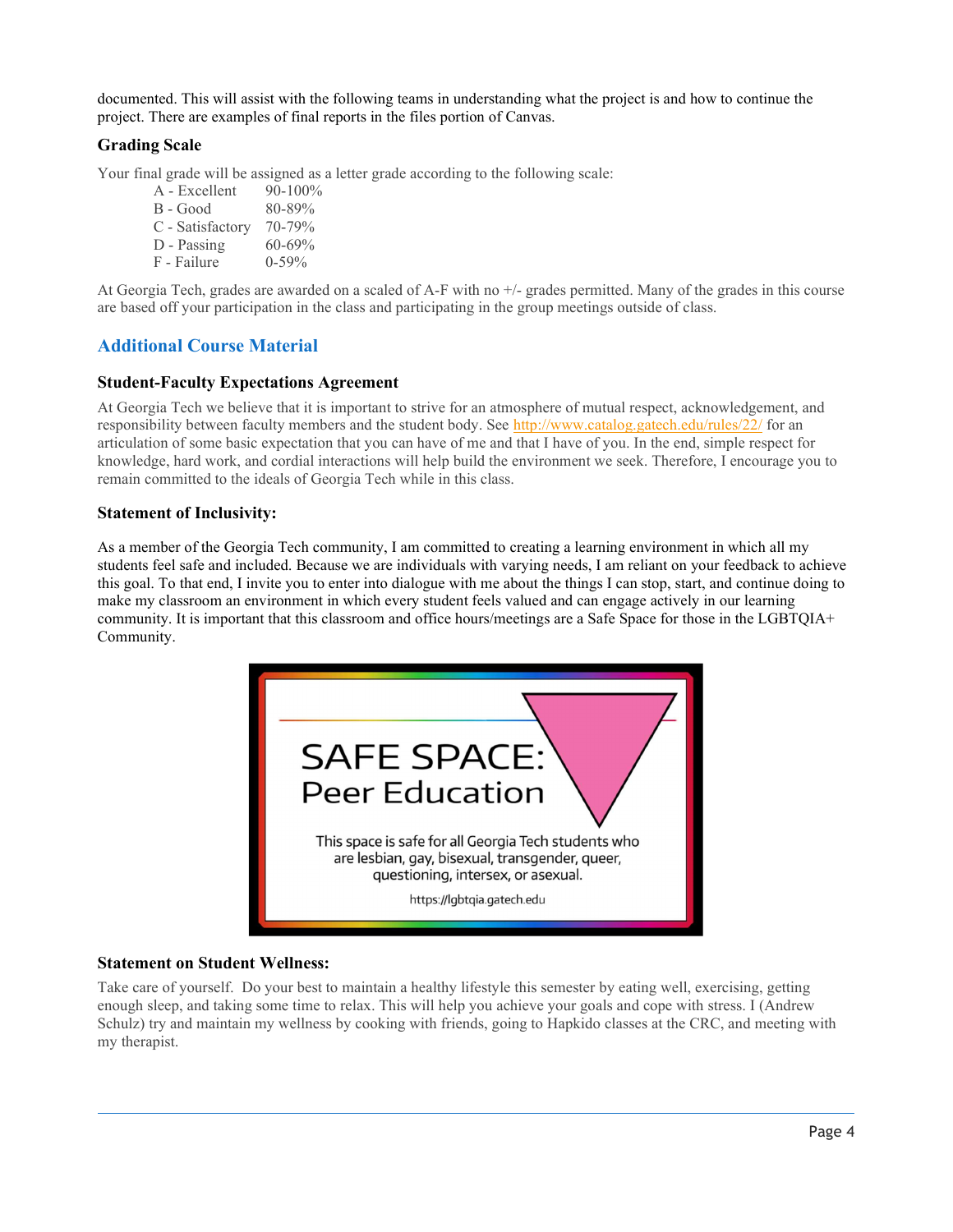All of us benefit from support during times of struggle. There are many helpful resources available on campus and an important part of the college experience is learning how to ask for help. Asking for support sooner rather than later is almost always helpful.

If you or anyone you know is experiencing academic stress, difficult life events, or is feeling anxiety or depression. I will personally talk with you and walk you to the university resources that can help.

If you have questions about this or your coursework, please let me know. Thank you and have a great semester.

### Accommodations for Students with Disabilities

If you are a student with learning needs that require special accommodation, contact the Office of Disability Services at  $(404)$ -894-2563 or http://disabilityservices.gatech.edu/, as soon as possible, to make an appointment to discuss your special needs and to obtain an accommodations letter. Please also e-mail me as soon as possible in order to set up a time to discuss your learning needs.

# Academic Integrity

Georgia Tech aims to cultivate a community based on trust, academic integrity, and honor. Students are expected to act according to the highest ethical standards. For information on Georgia Tech's Academic Honor Code, please visit http://www.catalog.gatech.edu/policies/honor-code/ or http://www.catalog.gatech.edu/rules/18/.

Any student suspected of cheating or plagiarizing on a quiz, exam, or assignment will be reported to the Office of Student Integrity, who will investigate the incident and identify the appropriate penalty for violations